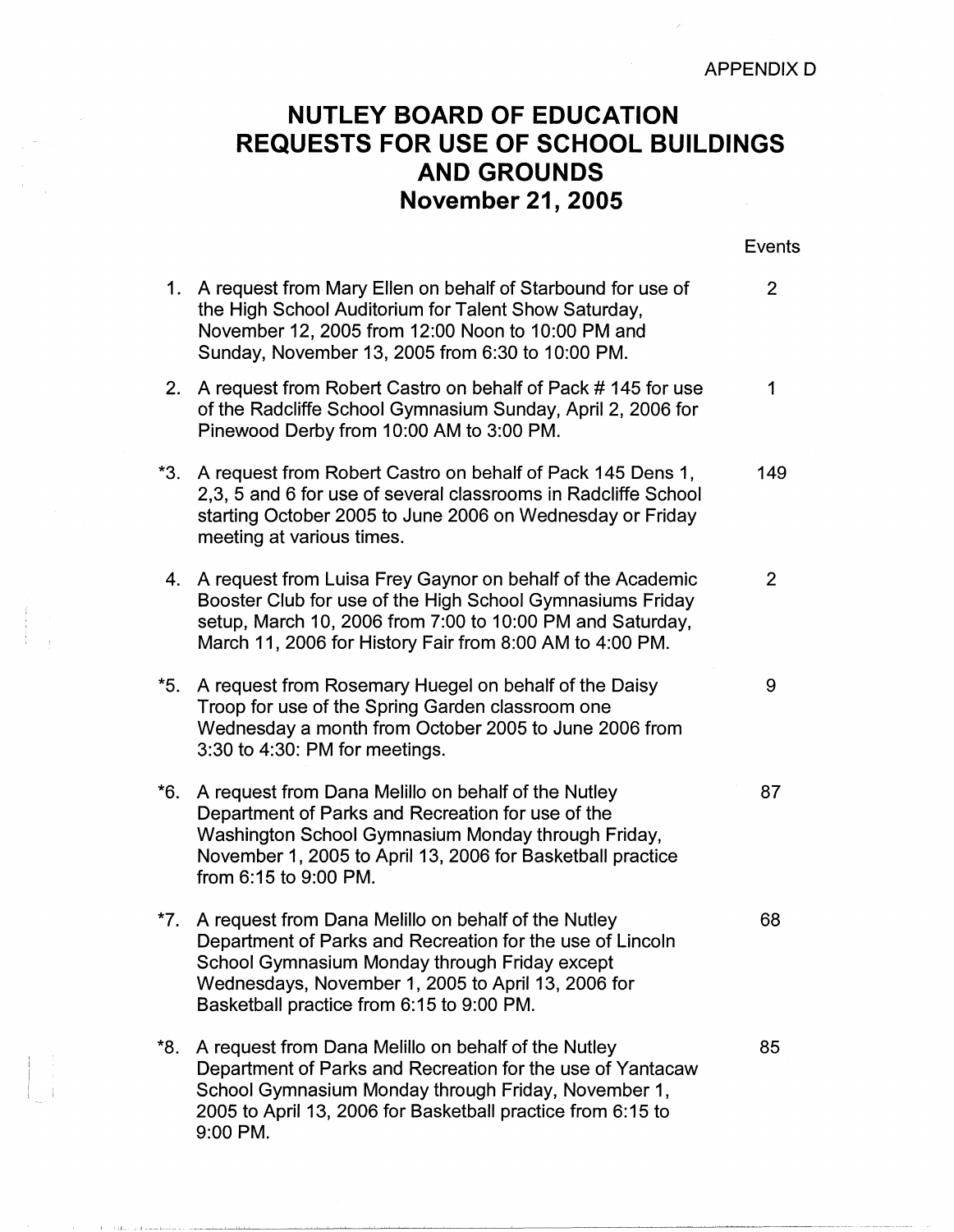\*9. A request from Dana Melillo on behalf of the Nutley 24 Department of Parks and Recreation for the use of High School Main and Aux. Gymnasiums Wednesdays, November 2, 2005 to April 19, 2006 for Men's Volleyball from 7:15 to 11:00 PM. \*10. A request from Dana Melillo on behalf of the Nutley 59 Department of Parks and Recreation for the use of Spring Garden School Gymnasium Tuesdays through Friday, November 1, 2005 to April 13, 2006 for Basketball practice from 6:15 to 9:00 PM. \*11. A request from Kristina Angelo on behalf of the Brownie Troop 19 597 for the use of the Radcliffe classroom 110 Fridays, September 23, 2005 to June 2, 2006 from 6:30 to 8:00 PM for meeting. 12. A request from Barbara McGarty on behalf of the Girl Scouts 1 for the use of the Lincoln School Teacher Cafeteria Wednesday, November 2, 2005 from 7:30 to 9:30 PM for training Leaders. \*13. A request from Lisa Chagnon! on behalf of the Brownie Troop 17 107 for the use of Radcliffe School classroom 109 two Fridays per month, September 30, 2005 to May 19, 2006 from 3:30 to 5:00 PM for meetings. 14. A request from Dr. D. Pontoriero on behalf of Nutley Chamber 1 of Commerce for the use of the Park Oval Friday, November 25, 2005 for Santa's arrival from 12:00 Noon to 4:00 PM. Rain date Sunday, November 27, 2005 at 11 :00 AM. 15. A request from Bonnie D'Onofrio on behalf of the Lincoln 2 School PTO for the use of the Franklin Middle School Auditorium Wednesday, April 19, 2006 from 6:00 to 10:00 PM for rehearsal and Friday, April 21, 2006 from 6:00 to 10:00PM for Lincoln School Talent Show. 16. A request from Michele Goitiandia on behalf of the Spring 2 Garden PTO for the use of the Library, Thursday, October 6, 2005 from 3:15 to 5:00 PM and the Hallway, Tuesday, October 11, 2005 from 6:00 to 7:30 PM for ticket sales for the Tricky Tray. 17. A request from Cheryl Joiosi on behalf of the Girl Scouts of 2 Nutley and Belleville for the use of Lincoln School Teacher's Cafe Tuesday, October 11, 2005, and Monday, November 7, 2005 from 7:00 to 9:30 PM for Leadership Meeting.